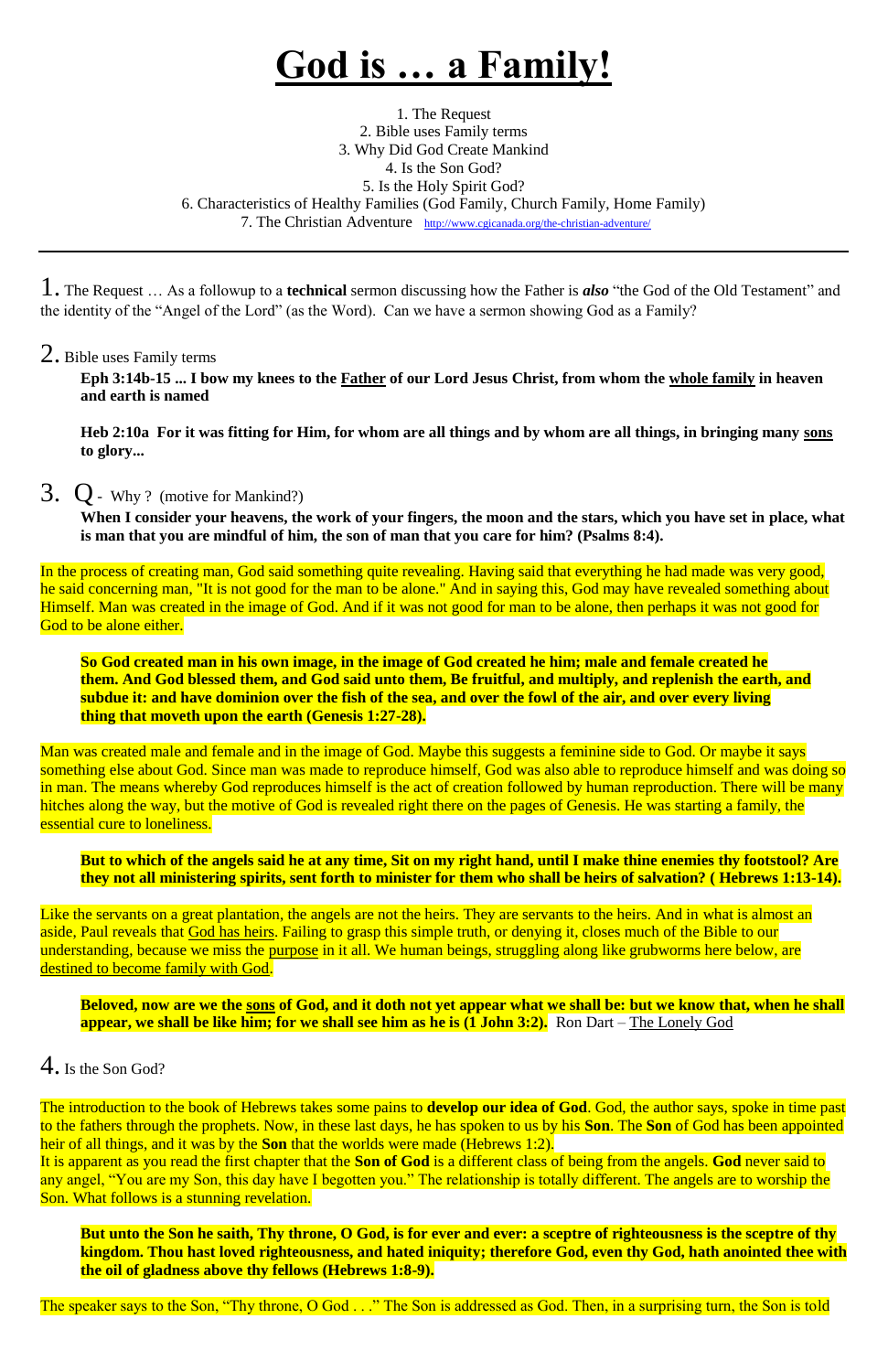that God, even his God, has anointed him. The Son is God and has a God. Even the structure of this sentence is revealing. The "even thy God" is necessary because he has addressed the Son as God**. I know it is awkward, but by my math, that makes two Gods.**

Are we **polytheists**, then? No, because although there are **many** who are called elohim, we **acknowledge only one** because only **one is supreme**. At this point the discussion can dissolve into endless arguments over the semantics of God, but let's not go there.

No one in any mainstream faith is prepared to believe there are three Gods. That would make them polytheists like the Greeks and the Romans.

But in the New Testament, the earliest theologians of the church had to deal with a simple fact. Jesus is God and he acknowledges the Father as his God. **By any normal reckoning, that leaves us with two Gods**. Add the Holy Spirit, and you have three Gods or, a Trinity.

**We know** that the Father is God. **We know** that the Son is God. We know that they are one. **We know** that the Holy Spirit is one with them. Does that make us **Trinitarians**? By one definition, it might. By another it might not. Does it mean that we are **polytheistic** if we believe in **more than one who is God**? By one definition, it might. By another it might not.

## 5. Is the Holy Spirit God?

This statement is more important than it seems, because it is plain that the Holy Spirit had been active up to this point in the same way it was in the Old Testament. In old times, The Holy Spirit "came upon" people, or they were "filled with" the Spirit of God. And when Mary and Joseph brought the baby Jesus to the temple for the first time, an old man was there who had been brought there by the Spirit of God. His name was Simeon, "and the Holy Ghost was upon him".

So, if we can forget about the various heresies, we can say that God is a *family*, composed of Father and Son, accompanied by the Family Spirit. This allows us to understand God on His terms instead of ours.

**So what could John have been driving at when he said that the Holy Spirit had not been given?** Plainly the Holy Spirit was present and working all through the Old Testament and into the new. Nothing had changed.

An answer to this, along with some new questions, is suggested in that wonderful conversation Jesus had with his disciples after the Last Supper.

But that leaves us with the "Family Spirit" to think about, and here we step into an area not so familiar. **The Holy Spirit does not appear in terms of family**. The Spirit is not a son, daughter or consort. While the Father and Son are revealed in human terms, the Spirit is **not**. The only visual manifestations of the Spirit in the New Testament are a bodily shape like a dove, (Luke 3:22), and as tongues of fire (Acts 2:3).

Now let me proceed to define the problem. At one point in his ministry, Jesus made a cryptic statement about the Holy Spirit, calling it "living water." We know he meant the Holy Spirit because John adds this note:

#### **By this he meant the Spirit, whom those who believed in him were later to receive.** *Up to that time the Spirit had not been given***, since Jesus had not yet been glorified (John 7:39 NIV).**

#### **He came to the Temple on this special occasion, "by the Spirit," and prophesied concerning this child, "the Lord's Christ" (Luke 2:25 ff.).**

**If you love me, you will obey what I command. And I will ask the Father, and he will give you another Counselor to be with you forever - the Spirit of truth. The world cannot accept him, because it neither sees him nor knows him. But you know him, for he lives with you and will be in you (John 14:15-17 NIV).**

At first blush, this last seems like a distinction without a difference. But there is **something entirely new** here. **The Holy Spirit has not heretofore been described as a** *Counselor*. Perhaps what John is saying is that the Holy Spirit had not yet been given as *Counselor*. As Jesus continues this conversation, it becomes apparent that the Counselor is not just another way of speaking of the Father or the Son. He makes it plain that the Counselor is the Holy Spirit, and that it is *sent by* the Father.

**All this I have spoken while still with you. But the Counselor, the Holy Spirit, whom the Father will send in my name, will teach you all things and will remind you of everything I have said to you (John 14:25-26 NIV).**

Later, Jesus will say, **When the Counselor comes, whom** *I will send to you from the Father***, the Spirit of truth who goes out from the Father, he will testify about me (John 15:26).** The coming of the Holy Spirit as Counselor is a future event at this point, and the Counselor is *sent from* the Father and Son. It is something distinct from the two of them, but completely at their command. In fulfilling the role of Counselor, the Holy Spirit is absolutely dependent upon Christ. Still later, Jesus will say: **Because I have said these things, you are filled with grief. But I tell you the truth: It is for your good that I am going away.** *Unless I go away, the Counselor will not come to you***; but if I go, I will send him to you (John 16:6-7).**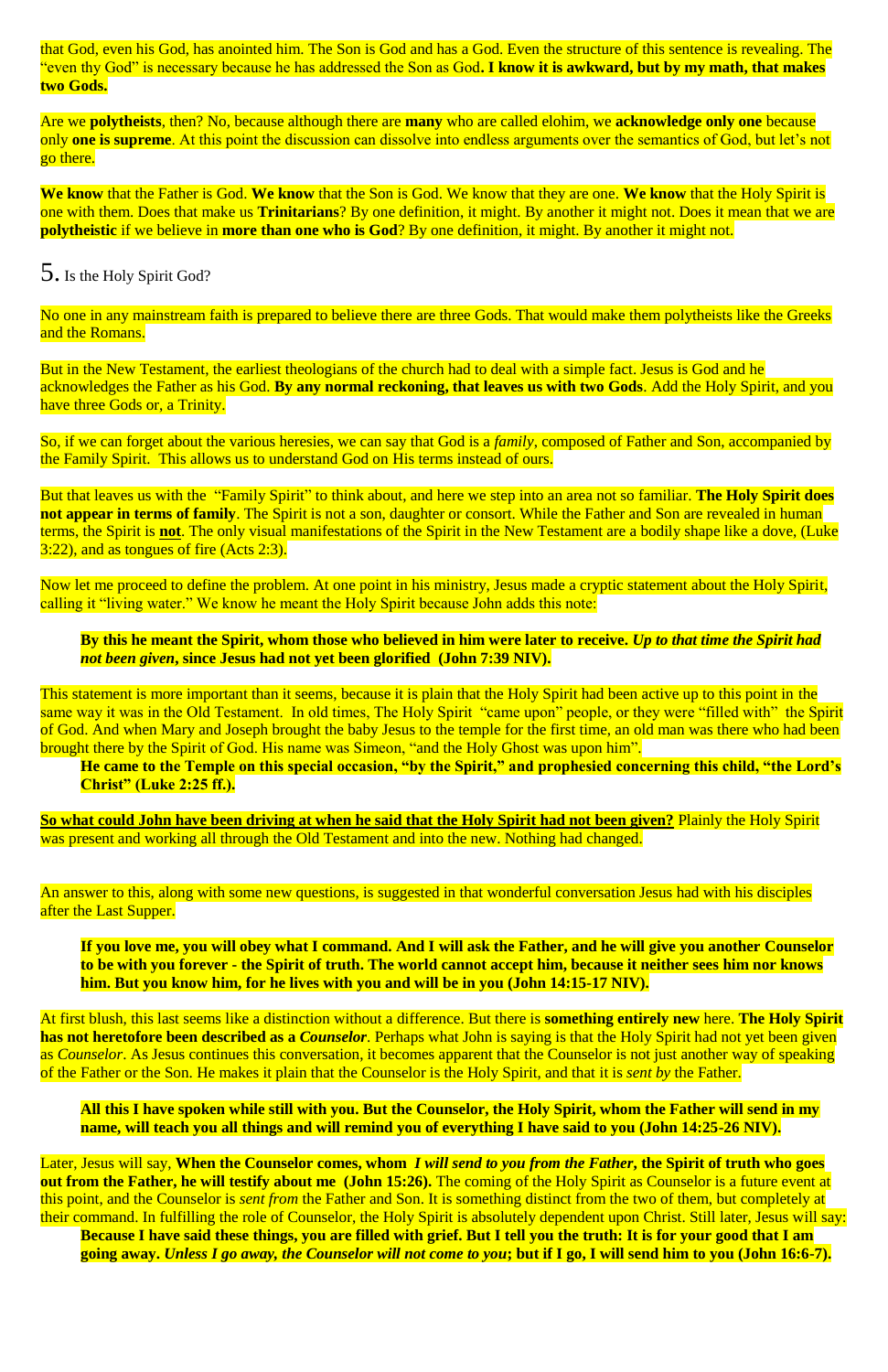The "Counselor" in the Greek is *parakletos*. No other New Testament writer uses this form of the word. And John only uses it in one other place, to refer to Jesus: "**And if any man sin, we have a** *parakletos* **with the Father, Jesus Christ the righteous**" (1 John 2:1).

So, are the Holy Spirit and Jesus the same thing? Hardly.

The Holy Spirit is **Jesus'** *agent* in the world. Whatever the Holy Spirit does, Jesus is considered to have done.

It is much the same as the Holy Spirit being the **agent of the Father** in the begetting of Jesus. Mary was with child of the Holy Spirit, and yet the Holy Spirit was not deemed to be the Father.

So the Holy Spirit was present when Jesus spoke of its coming in the future. But the Spirit was to be sent by Jesus in a **new role**, that of counselor, advocate, guide. In a sense, he was to be the family attorney. What changed from the Old Testament was the *relationship* of the Spirit to the servants of God. So the Spirit was with them and would be in them. What did that mean in practical fact? It meant that the Holy Spirit was their guide, the one who shed light on the choices they had to make. He stood with them and closed one door while opening another. The Spirit is still here, still in us, and still doing the same thing, unless dismissed or ignored.

# **6. Characteristics of Healthy Families** by Richard L. Sale, Ph.D.

Publications of the University of North Texas Center for Parent Education, 2001

Surveys have been conducted over a period of several years throughout the United States asking individuals to list the characteristics of a healthy family. Those surveyed included professionals who work with families, families of different structures (including traditional, single-parent and blended), urban and rural residents, a variety of economic levels, different ethnic groups and both religious and non-religious families. The following characteristics of healthy families summarize the results of the surveys.

> **1. Commitment 2. Time Together 3. Communication 4. Appreciation 5. Spirituality 6. Coping Skills**



**1. Commitment.** It is important that all family members are committed to the family and to each other. Husbands and wives who are committed to the marriage have found a major way of

keeping the marriage going. It is important that the family comes first over those outside of the family. Rather than letting outside activities take prominence over the family, those activities that do should be eliminated. Healthy families tend to select activities that promote the family as being important and help the family to grow closer.

God's Covenants

| <b>Edenic</b><br>GE 2:16 | <b>Adamic</b><br>GE 3:15 | Noahic<br>GE 8:15                    | Abrahamic<br>GE 12-2         | Mosaic<br>EX 19:5 | Palestinian<br>DT 30:3                                      | <b>Davidic</b><br>2 SA 7-16          | <b>New Covenant</b><br><b>HEB 8:8</b>                                                 |
|--------------------------|--------------------------|--------------------------------------|------------------------------|-------------------|-------------------------------------------------------------|--------------------------------------|---------------------------------------------------------------------------------------|
|                          |                          |                                      |                              |                   |                                                             |                                      | r.                                                                                    |
| Creation                 | The fall<br>of Adam      | After flood.<br>government<br>beains | Promise of land<br>to Israel | The law given     | God gives<br>conditions<br>to enter<br><b>Promised Land</b> | Promise<br>David's throne<br>forever | God<br><b>Promised Final</b><br>Redemption<br>A new heart<br>to be given<br>to Israel |

**Luk 14:33 So likewise, whoever of you does not forsake all that he has cannot be My disciple.**

**Mat 6:33 But seek first the kingdom of God and His righteousness, and all these things shall be added to you.**

**Mat\_24:9 "Then they will deliver you up to tribulation and kill you, and you will be hated by all nations for My name's sake.**

**Eph 5:25 Husbands, love your wives, just as Christ also loved the church and gave Himself for her**

**2. Time Together.** Healthy families are ones that spend time together. The amount of time is often as important as the activity chosen. One important event that is often lacking in many families today is a family meal time. Healthy families spend this time being together, enjoying a meal and talking about what is going on in each of their individual lives. These families also spend time playing together and doing activities that all of the family members enjoy doing. Healthy families also have created family traditions including celebrating birthdays, holidays and other important events.

**Lev 23:2 "Speak to the children of Israel, and say to them: 'The feasts of the LORD, which you shall proclaim to be holy convocations, these are My feasts.**

**Psa 119:26-27 I have declared my ways, and You answered me; Teach me Your statutes. Make me understand the way of Your precepts; So shall I meditate on Your wonderful works.**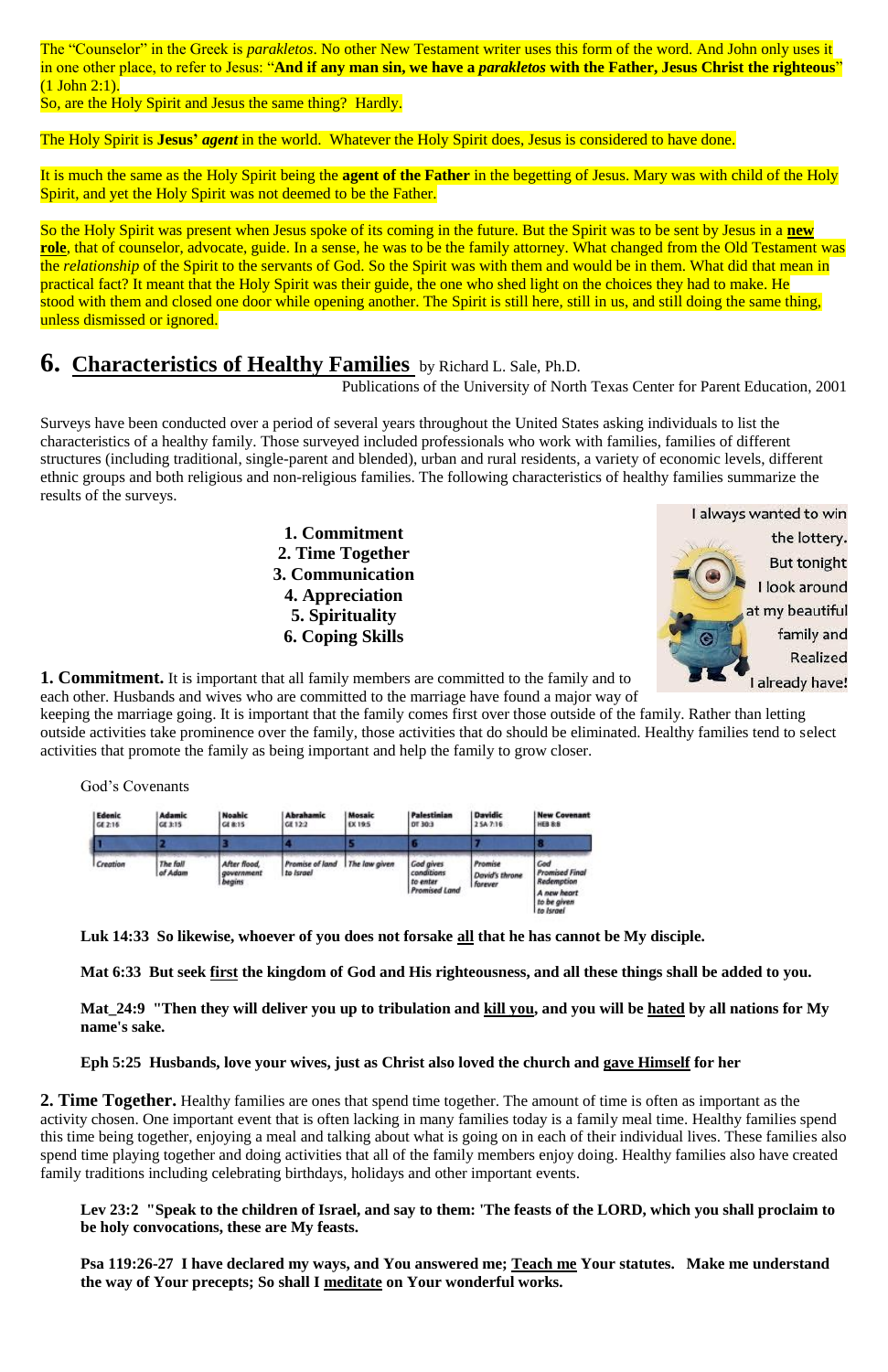**3. Communication.** An important aspect of a healthy family is communication. This involves listening to and supporting one another. It is important for parents to listen to their children as much as they expect their children to listen to them. Communication also involves conflict which is a part of every family. The healthy family is able to fight fairly and resolve conflicts that do occur.

**Mat 6:9 In this manner, therefore, pray: Our Father in heaven, Hallowed be Your name.**

**Isa 1:18 - 19 "Come now, and let us reason together," Says the LORD, "Though your sins are like scarlet, They shall be as white as snow; Though they are red like crimson, They shall be as wool. If you are willing and obedient, You shall eat the good of the land;**

**2Sa 6:6-7 And when they came to Nachon's threshing floor, Uzzah put out** *his hand* **to the ark of God and took hold of it, for the oxen stumbled. Then the anger of the LORD was aroused against Uzzah, and God struck him there for** *his* **error; and he died there by the ark of God.** 

**Psa\_109:9 Let his children be fatherless, And his wife a widow. Vs12 …No mercy to him or his fatherless kids!** 

**4. Appreciation.** In healthy families there is an admiration for each other. Families respect one another and appreciate what each member of the family contributes. The accomplishments of each family member is valued by the others. Each family member looks for the good in the rest of the family.

**Joh 11:41 Then they took away the stone from the place where the dead man was lying. And Jesus lifted up His eyes and said, "Father, I thank You that You have heard Me.**

**Dan 9:20 -23 Now while I** *was* **speaking, praying, and confessing my sin and the sin of my people Israel, and presenting my supplication before the LORD my God for the holy mountain of my God, yes, while I** *was* **speaking in prayer, the man Gabriel, whom I had seen in the vision at the beginning, being caused to fly swiftly, reached me about the time of the evening offering. And he informed** *me,* **and talked with me, and said, "O Daniel, I have now come forth to give you skill to understand. At the beginning of your supplications the command went out, and I have come to tell** *you,* **for you** *are* **greatly beloved; therefore consider the matter, and understand the vision:** 

**Mat 25:20-21 "So he who had received five talents came and brought five other talents, saying, 'Lord, you delivered to me five talents; look, I have gained five more talents besides them.' His lord said to him, 'Well** *done,* **good and faithful servant; you were faithful over a few things, I will make you ruler over many things. Enter into the joy of your lord.'** 

**Jon 4:2 So he prayed to the LORD, and said, "Ah, LORD, was not this what I said when I was still in my country? Therefore I fled previously to Tarshish; for I know that You** *are* **a gracious and merciful God, slow to anger and abundant in lovingkindness, One who relents from doing harm.** 

**5. Spirituality.** Although not all of those surveyed were members of a particular church or religion, they still felt that spirituality was important. These families had a sense of spiritual well-being. Parents are expected to teach their children right from wrong and present good examples of behavior for their children. It is also important for parents to teach their children how to make moral choices for themselves as they mature.

**Pro 22:6 Train up a child in the way he should go, And when he is old he will not depart from it.** 

**2Pe 3:9 The Lord is not slow in keeping his word, as he seems to some, but He is waiting in mercy for you, not desiring the destruction of any, but that all may be turned from their evil ways.** 

**Ecc 3:11 He has made everything beautiful in its time. Also He has put eternity in their hearts, except that no one can find out the work that God does from beginning to end.** 

**6. Coping Skills.** Healthy families are able to deal with crisis situations that may occur. Crises in families may be small or large, but healthy families are able to find solutions to their problems. They often depend upon one another for the support that

they need. When healthy families cannot solve their problems they are willing to go outside of the family for solutions.

**Psa 18:6 In my distress I called upon the LORD, And cried out to my God; He heard my voice from His temple, And my cry came before Him,** *even* **to His ears.** 

**Jas 5:13-15 Is anyone among you suffering? Let him pray. Is anyone cheerful? Let him sing psalms. Is anyone among you sick? Let him call for the elders of the church, and let them pray over him, anointing him with oil in the name of the Lord. And the prayer of faith will save the sick, and the Lord will raise him up. And if he has committed sins, he will be forgiven.** 

**1Co 10:13 No temptation has overtaken you except such as is common to man; but God** *is* **faithful, who will not allow you to be tempted beyond what you are able, but with the temptation will also make the way of escape, that you may be able to bear** *it.*

**1Co 10:13 (AMP) For no temptation (no trial regarded as enticing to sin), [no matter how it comes or where it leads] has overtaken you and laid hold on you that is not common to man [that is, no temptation or trial has come to you that is beyond human resistance and that is not adjusted and adapted and belonging to human experience, and such as man can bear]. But God is faithful [to His Word and to His compassionate nature], and He [can be trusted] not to let you be tempted and tried and assayed beyond your ability and strength of resistance and power to endure, but with the temptation He will [always] also provide the way out (the means of escape to a landing place), that you may be capable and strong and powerful to bear up under it patiently.**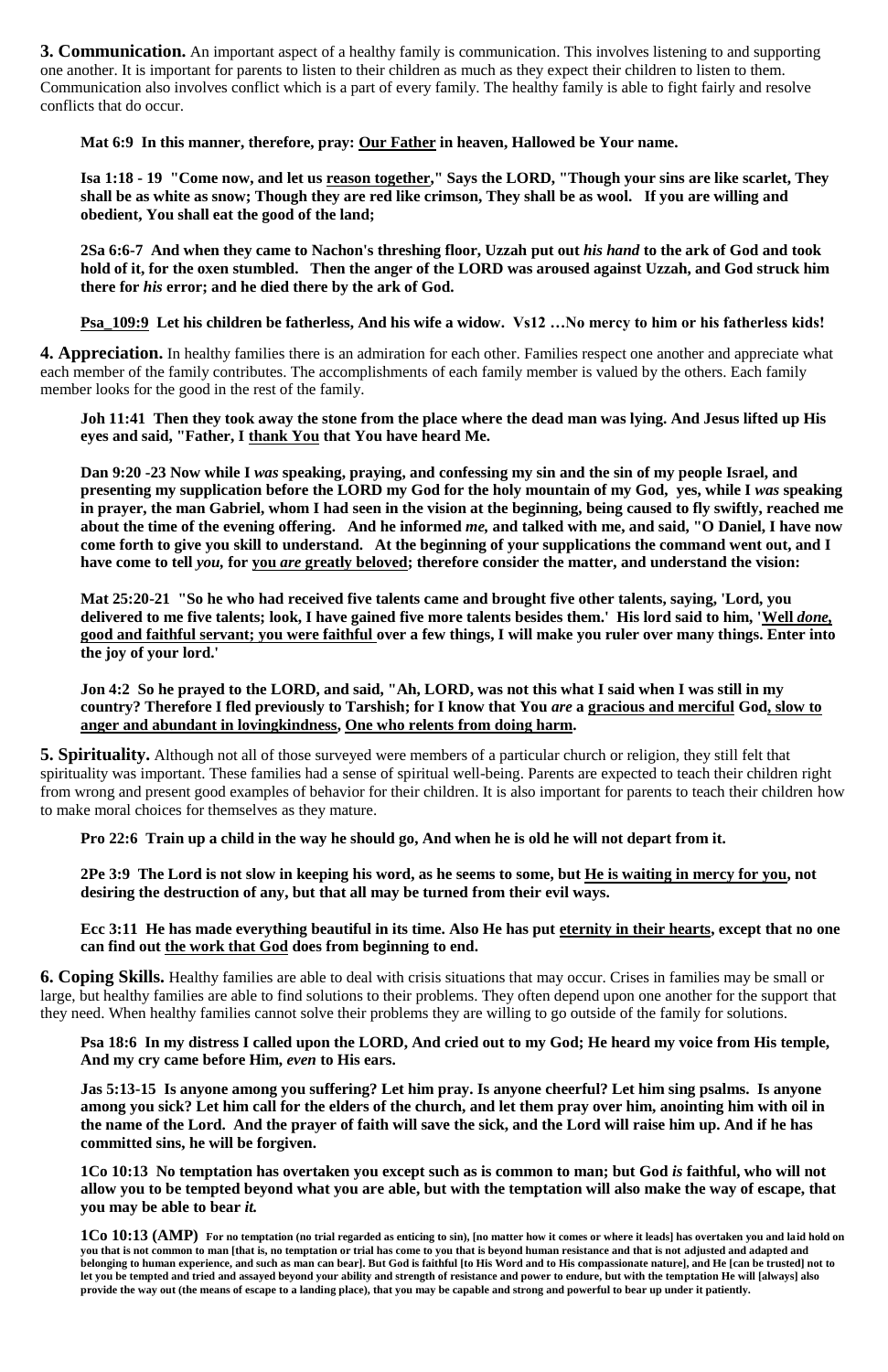### **The Christian Adventure**

A step-by-step guide to some of our best materials for your Christian walk

http://www.cgicanada.org/the-christian-adventure/



- Armor of God Video (YouTube)  $MJ Distinguishing$  the Trinity
	- Armor of God Video (YouTube) MJ  $Can$  you see God?
- Armor of God Audio [Armor-0452-CG-WhoOrWhatIsGod.mp3](http://www.cgicanada.org/media/armor/2004/Armor-0452-CG-WhoOrWhatIsGod.mp3)
	- Armor of God Audio [Armor-0531-VS-DoesGodExist.mp3](http://www.cgicanada.org/media/armor/2005/Armor-0531-VS-DoesGodExist.mp3)
- Armor of God Audio [Armor-0667-CG-AwesomePowerofGod.mp3](http://www.cgicanada.org/media/armor/2006/Armor-0667-CG-AwesomePowerofGod.mp3)
- Armor of God Audio [Armor-0772-CG-HowIsGodSavingTheWorld.mp3](http://www.cgicanada.org/media/armor/2007/Armor-0772-CG-HowIsGodSavingTheWorld.mp3)
	- Armor of God Audio [Armor-0830-MJ-WhoAndWhatIsGod.mp3](http://www.cgicanada.org/media/armor/2008/Armor-0830-MJ-WhoAndWhatIsGod.mp3)
		- Video Sermon (YouTube) VS- [God Exists!](https://youtu.be/7uuXypsh2JQ)
		- Video Sermon (YouTube)  $VS God$  of the Old Testament
		- Video Sermon (YouTube) BW [God The Master Potter](https://youtu.be/Z46855LTz3A)
			- Video Sermon (YouTube) DR [Is God Just?](https://youtu.be/qQQJMqXjOAY)
			- Video Sermon (YouTube) VS [The Trinity](https://youtu.be/3Og00G-Ggyw)
			- Video Sermon (Vimeo) RD [Does God Weep?](https://vimeo.com/91964468)
			- Audio Sermon [CGI-1991-xx-GoodnessOfGod-BJ.mp3](http://www.cgicanada.org/media/sermons/1970-2002/Bronson-1970-2002/CGI-1991-xx-GoodnessOfGod-BJ.mp3)
		- Audio Sermon [CGI-1996-04-VS-GodOfTheGentiles.mp3](http://www.cgicanada.org/media/sermons/1970-2002/Vance-1970-2002/CGI-1996-04-VS-GodOfTheGentiles.mp3)
			- Audio Sermon [CGI-2000-xx-CG-AfraidOfGod.mp3](http://www.cgicanada.org/media/sermons/1970-2002/Charles-1970-2002/CGI-2000-xx-CG-AfraidOfGod.mp3)
		- $\bullet$  Audio Sermon [CGI-2001-23-VS-OurGloriousGod.mp3](http://www.cgicanada.org/media/sermons/1970-2002/Vance-1970-2002/CGI-2001-23-VS-OurGloriousGod.mp3)
		- $\bullet$  Audio Sermon [CGI-2002-xx-WH-LoveOfGod.mp3](http://www.cgicanada.org/media/sermons/1970-2002/Wayne-1970-2002/CGI-2002-xx-WH-LoveOfGod.mp3)
		- Audio Sermon [CGI-2003-29-VS-DoesGodExist.mp3](http://www.cgicanada.org/media/sermons/2003/CGI-2003-29-VS-DoesGodExist.mp3)
		- Audio Sermon [CGI-2004-04-WH-God'sEnduringGrace.mp3](http://www.cgicanada.org/media/sermons/2004/CGI-2004-04-WH-God)
	- Audio Sermon [CGI-2004-12-VS-Supra-DimensionalGod.mp3](http://www.cgicanada.org/media/sermons/2004/CGI-2004-12-VS-Supra-DimensionalGod.mp3)
	- Audio Sermon [CGI-2004-33-BJ-WhoIsGod-WhatIsHisNature.mp3](http://www.cgicanada.org/media/sermons/2004/CGI-2004-33-BJ-WhoIsGod-WhatIsHisNature.mp3)
		- Audio Sermon [CGI-2005-53-OB-ACompassionateGod.mp3](http://www.cgicanada.org/media/sermons/2005/CGI-2005-53-OB-ACompassionateGod.mp3)
			- Audio Sermon [CGI-2005-62-VS-ActsOfGod.mp3](http://www.cgicanada.org/media/sermons/2005/CGI-2005-62-VS-ActsOfGod.mp3)
			- Audio Sermon [CGI-2006-58-VS-GodAmongGods.mp3](http://www.cgicanada.org/media/sermons/2006/CGI-2006-58-VS-GodAmongGods.mp3)
			- Audio Sermon [CGI-2007-66-RE-EvidenceOfGod.mp3](http://www.cgicanada.org/media/sermons/2007/CGI-2007-66-RE-EvidenceOfGod.mp3)
			- Audio Sermon [CGI-2008-23-MN-WorksOfGod.mp3](http://www.cgicanada.org/media/sermons/2008/CGI-2008-23-MN-WorksOfGod.mp3)
- Audio Sermon [CGI-2008-40-VanceStinson-Yahweh&TheGods-C840.mp3](http://www.cgicanada.org/media/sermons/2008/CGI-2008-40-VanceStinson-Yahweh&TheGods-C840.mp3)
- Audio Sermon [CGI-2011-79-HS-WhenGodMakesSenseToUs&NotWorld.mp3](http://www.cgicanada.org/media/sermons/2011/CGI-2011-79-HS-WhenGodMakesSenseToUs&NotWorld.mp3)
	- Audio Sermon [CGI-2011-81-VS-IncomprehensibleGod.mp3](http://www.cgicanada.org/media/sermons/2011/CGI-2011-81-VS-IncomprehensibleGod.mp3)
	- Audio Sermon [CGI-CG-GodsEyeView-072812web.mp3](http://www.cgicanada.org/media/sermons/2012/CGI-CG-GodsEyeView-072812web.mp3)
	- Audio Sermon [Cgi2015-MikeJames-OTAppearancesByGod.mp3](http://www.cgicanada.org/media/sermons/2015/Cgi2015-MikeJames-OTAppearancesByGod.mp3)
- Audio Sermon [CgiBurlington2014-AdrianDavis-HolyTrinityAnExamination.mp3](http://www.cgicanada.org/media/burlington/2014/CgiBurlington2014-AdrianDavis-HolyTrinityAnExamination.mp3)
	- Audio Sermon [Cgi2016-MikeJames-ProofsofGod.mp3](http://www.cgicanada.org/media/sermons/2016/Cgi2016-MikeJames-ProofsofGod.mp3)
	- Audio Sermon [CgiBurlington2014-AdrianDavis-TrueNatureOfGod.mp3](http://www.cgicanada.org/media/burlington/2014/CgiBurlington2014-AdrianDavis-TrueNatureOfGod.mp3)
		- Blog [Cgi-LloydCary-90FactsAboutGod.pdf](http://cgicanada.org/media/misc/Cgi-LloydCary-90FactsAboutGod.pdf)
			- $\bullet$  Blog [creating-our-own-gods](http://www.cgicanada.org/blog/creating-our-own-gods/)



- $\bullet$  [Statement of Beliefs](http://www.cgicanada.org/beliefs/) item #3 A clear statement about Jesus and several supporting scriptures
	- Booklet [JRG-Is\\_Jesus\\_Really\\_God.pdf](http://www.cgicanada.org/media/literature/pdf/JRG-Is_Jesus_Really_God.pdf)
	- Booklet [EJC-EvidenceForTheLifeOfJesusChrist.img.pdf](http://www.cgicanada.org/media/literature/img/EJC-EvidenceForTheLifeOfJesusChrist.img.pdf)
	- Booklet [TES–ChristCanBePreachedFromTheOldTestament.pdf](http://www.cgicanada.org/media/literature/pdf/TES--ChristCanBePreachedFromTheOldTestament.pdf)
		- Booklet [JFP-JesusChristIsFulfilledProphecy.pdf](http://www.cgicanada.org/media/literature/pdf/JFP-JesusChristIsFulfilledProphecy.pdf)
	- Booklet [MSH-MessiahJustWhoIsTheAnnointedOne.img.pdf](http://www.cgicanada.org/media/literature/img/MSH-MessiahJustWhoIsTheAnnointedOne.img.pdf)
	- Booklet [CCE-RealReasonsWhyChristCameToThisEarth.img.pdf](http://www.cgicanada.org/media/literature/img/CCE-RealReasonsWhyChristCameToThisEarth.img.pdf)
		- Booklet [RKJ-WhoReallyKilledJesus.img.pdf](http://www.cgicanada.org/media/literature/img/RKJ-WhoReallyKilledJesus.img.pdf)
		- Booklet [CMR–WhyChristMustReturn.pdf](http://www.cgicanada.org/media/literature/pdf/CMR--WhyChristMustReturn.pdf)
	- Booklet [SevenDeclarationsOfJesusAndEvidenceOfHisResurrection.pdf](http://www.cgicanada.org/media/literature/pdf/zzz-SevenDeclarationsOfJesusAndEvidenceOfHisResurrection.pdf)
		- Armor of God (Youtube Video) BJ [Why Jesus?](https://youtu.be/7I9C9zYM9bw)
		- Armor of God (Youtube Video) TB [The Sign of the Messiah](https://youtu.be/0UBFKMKhXPk)
			- Armor of God (Youtube Video) BW [Facts about Jesus](https://youtu.be/LIqMdwkxqr0)
		- Armor of God (Youtube Video) BJ [Drama In Jesus' Ministry](https://youtu.be/OSC9mtxbNWk)
		- Armor of God (Youtube Video) MJ [Jesus: Human or Divine?](https://youtu.be/z5pR30WgU8k)
		- Armor of God (Youtube Video) BW [Who Killed Jesus Christ?](https://youtu.be/4qHjoG6wzKY)
			- Armor of God Audio [Armor-0936-MJ-IsJesusGod.mp3](http://www.cgicanada.org/media/armor/2009/Armor-0936-MJ-IsJesusGod.mp3)
	- Armor of God Audio [Armor-0417b-BW-WasJesusPoliticallyCorrect.mp3](http://www.cgicanada.org/media/armor/2004/Armor-0417b-BW-WasJesusPoliticallyCorrect.mp3)